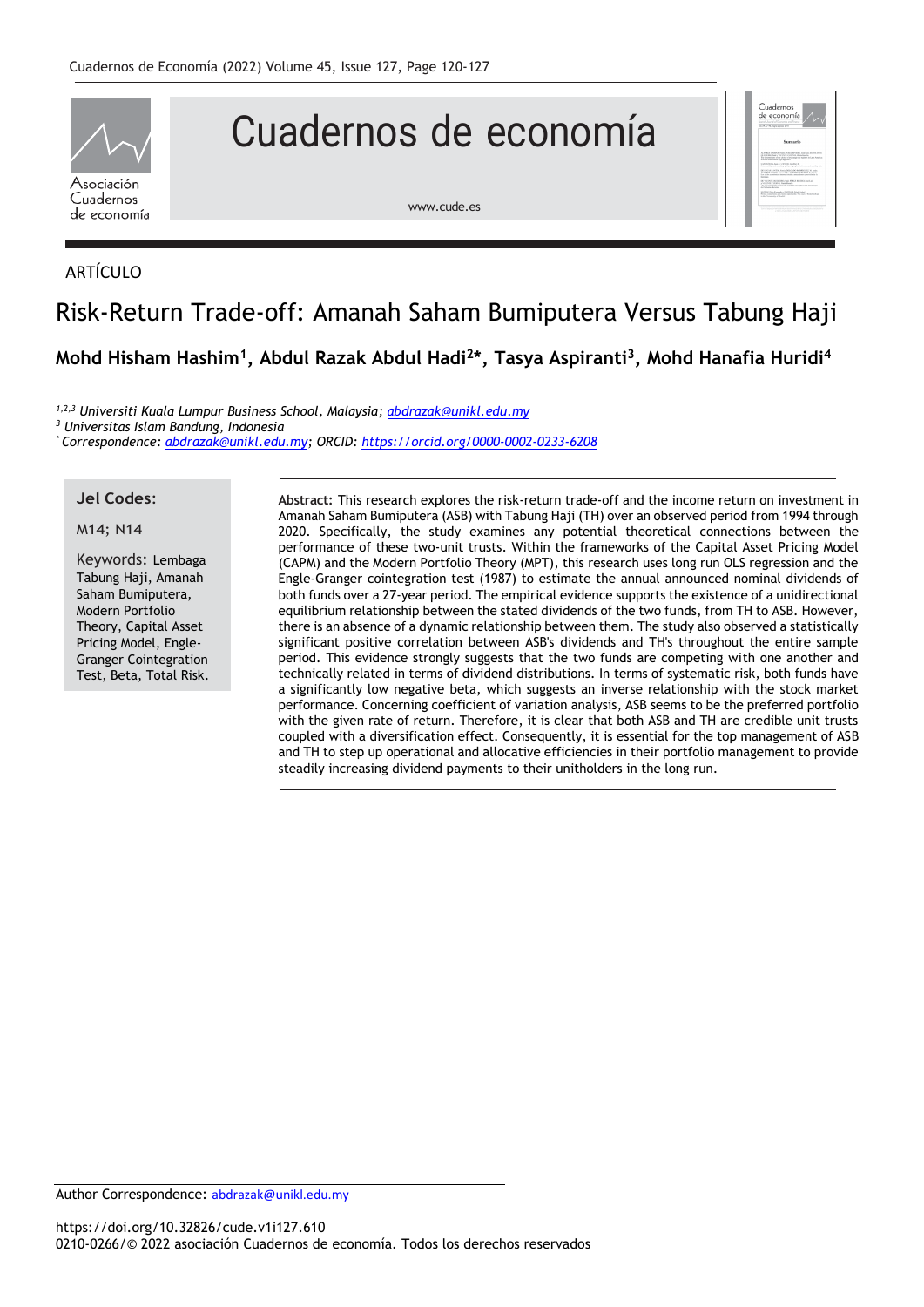#### **1. Introduction**

Lembaga Tabung Haji (TH) is a quasi-governmental agency that is regulated by Tabung Haji Act 1995 (Tahir, 2017). Established in September 1963, TH focuses on three main activities: hajj management, depository services, and investments. Today, TH is considered as one of the successful business experiments initiated by the government for the Muslims in Malaysia. TH itself provides not only an alternative saving for Muslims but also plays an essential role in supporting the development of Malaysia's Islamic finance system. TH has become a symbol of Malaysian Muslims' economic strength, controlling about 53% stake in Bank Islam Malaysia Berhad (BIMB). The strategy of this TH has long been acknowledged internationally, and the similar model has been effectively adopted in numerous Muslim nations throughout the world. Indonesia is one of the proponents leading to Badan Pengelola Keuangan Haji (BPKH) in July 2017 in South East Asia. Like TH, BPKH's primary objective is to manage Hajj finances, including revenue creation, asset management, and portfolio diversification. ' (BPKH, 2020).

TH has been actively involved in financial services and investment, particularly in the Islamic banking segment, since its inception in 1963. As part of TH's diversification strategy, its plantation business segment was set up in 1972. The main objective was to provide good income streams for TH from the plantation sector. On 26 May 2005, TH Plantations Sdn Bhd was upgraded into TH Plantations Berhad (THPB) and subsequently listed at Bursa Malaysia in April 2006. However, it is to note that its major plantation activities are in Sarawak and Kalimantan, Indonesia (Berhad, 2019). Steady annual demand for crude palm oil (CPO) from China and India makes this palm oil production somewhat a lucrative business. Given that Malaysia is the second-largest producer of palm oil globally, there are many incentives offered by the government for the local companies.

Table 1 below summarizes the key business segments of TH and BIMB Holdings Berhad has been the major contributor to TH's income streams since its inception. TH suffered the most from the cumulative losses incurred in its subsidiary, TH Heavy Engineering Berhad (THHE), a publicly listed company that focuses on fabricating offshore steel structures in the oil and gas industry. T'HHE's share price went from RM1.72 in 2008 to RM0.04 in early December 2018. TH's oil and gas sector has not been a good turf, and a corporate restructuring exercise was executed in 2019, shifting more than half of TH's productive assets into fixed income investment (Reserve, 2019). THHE is undergoing a major corporate restructuring, and its turnaround plan is expected to be announced in August 2022 (Berk & van Binsbergen, 2017). Besides BIMB, TH Plantations Berhad is also listed at Bursa Malaysia, with a market capitalization estimated at RM424 million in March 2021.

| Company                        | <b>Equity Holding</b> |
|--------------------------------|-----------------------|
| Malakoff Corp Berhad           | 10.36%                |
| <b>BIMB Holdings Berhad</b>    | 53.47%                |
| <b>TH Plantations Berhad</b>   | 73.84%                |
| TH Properties Sdn Bhd          | 100%                  |
| TH Hotel and Residence Sdn Bhd | 100%                  |

Table 1. Key business segments of TH

Source: Bloomberg Database (2018) and TH Annual Reports

Amanah Saham Bumiputera (ASB) is a special unit trust offered exclusively to Malaysian Bumiputeras. This fund was launched in January 1990 and managed by Amanah Saham Nasional Berhad (ASNB), a subsidiary company of Permodalan Nasional Berhad (PNB). Like TH unit trust, this ASB investment is established to provide alternative savings for Bumiputeras. Essentially, ASB is regarded as a long-term investment capable

of generating consistent and competitive returns for its investors (Bakar, Nawāwī, & Salin, 2015).

As for the financial year 2020, almost 82% of ASB's portfolio was allocated to equity investment, while the remaining 18% was channeled into fixed income securities and other asset classes. In terms of international portfolio diversification, ASB seemed less aggressive as only 7% of its portfolio was invested internationally (ASB, 2020). Table 2 below presents ASB's ten most significant equity investments at Bursa Malaysia Securities Berhad. It is essential to highlight that the finance sector (Maybank and CIMB Group) is a focused segment that makes up almost 24% of ASB's total equity investment. Interestingly, TH is also fond of investing in the finance sector, as indicated by its controlling stake in BIMB Holdings Berhad. Equity investment in the finance sector can provide lucrative returns to both funds in the long run.

Table 2. ASB's ten most significant investments at Bursa Malaysia

| Percentage of Net Asset Value<br>(NVA) |
|----------------------------------------|
| 22.22%                                 |
| 10.55%                                 |
|                                        |
| 4.39%                                  |
| 3.83%                                  |
| 2.70%                                  |
| 2.36%                                  |
|                                        |
| 2.10%                                  |
| 1.64%                                  |
| 1.56%                                  |
| 1.37%                                  |
|                                        |
|                                        |

Source: ASB Annual Report 2020

Empiricistically, the primary objective of this study is to comprehend the risk-return profile of these two competing funds and compare their performance from 1994 to 2020. It is vital to recall that TH and its investment arms were established in the early 1960s as part of the government's initial initiatives to reduce urban and rural extreme poverty. ASB was established in 1979 and is part of the new economic policy of the Malaysian government, which encourages savings among Malaysian Bumiputeras. A constant increase in income is indicative of a sound investment strategy, which would ultimately benefit shareholders and other stakeholders. Consequently, we must comprehend the risk-return tolerance of these two funds and the amount to which a pioneer fund management firm such as TH could impact the performance of ASB over time.

#### **2. Literature Review**

In this empirical study, the relationship between the efficient historical rate of return for ASB and TH is explained by two main ideas. These theories are Capital Asset Pricing Model (CAPM) and Modern Portfolio Theory (MPT). Since the beginning, ASB and TH's ability to deliver attractive dividend payments by consistently enhancing their portfolios' value is an outstanding achievement to ponder over. The remarkable historical performances of these two funds are undoubtedly driven by their operation teams to forestall the systemic and unsystematic risks in their investment portfolios. Concerning Modern Portfolio Theory, ASB and TH operation teams' ability to act as know-how investors by spreading and diversifying the relevant risks has delivered a remarkable track record by steadily paying out solid dividend payments to their unitholders. The usability of both theories within the research theme is discussed at length in the following sub-section.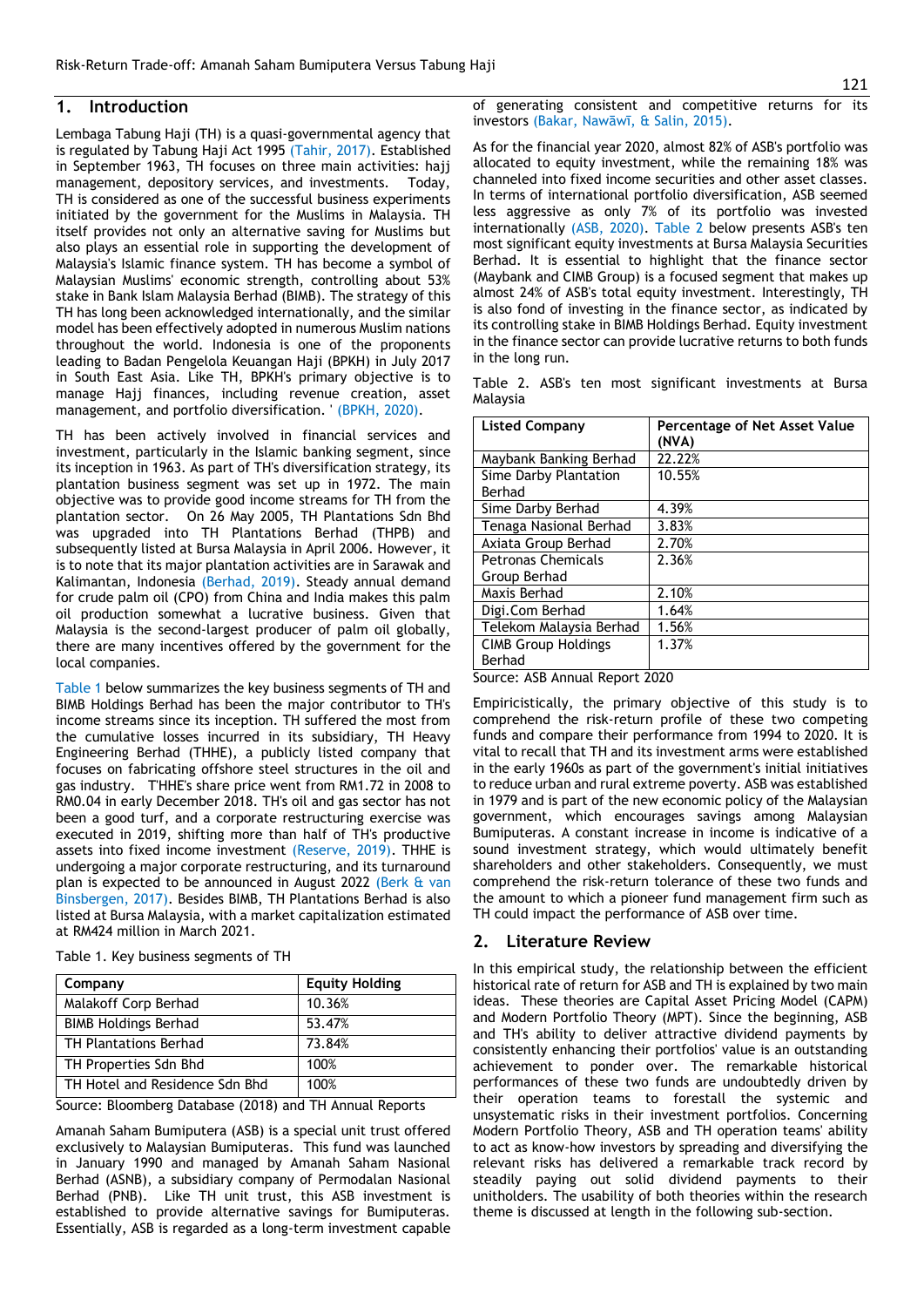#### **2.1 The Single-Index Model (SIM)**

Developed in 1963, the single-index model (SIM) was an attempt by William Sharpe to explain excess return from equity investment. This model suggests that the stock return is strongly influenced by the market coupled with firm-specific unexpected components (Sharpe, 1963). Because of this, the performance of every stock is subjected to the performance of a market index like the Kuala Lumpur Composite Index (KLCI). The major setback of SIM is its inability to explain the magnitude of expected return, which is the main issue in asset pricing. Fisher and Jordon (1994) explain that estimating expected returns is challenging for every investor. There is a high possibility that the actual return will be less than expected from the equity investment. The SIM can be mathematically expressed as:

 $(R_{it} - R_{rf}) = \sigma_i + \beta_i (R_{mt} - R_{rf}) + \epsilon_{it}$  (1)

where:

| $(R_{it} - R_{rf})$ |         | = Excess return on security 'i'                                |
|---------------------|---------|----------------------------------------------------------------|
| $R_{rf}$            | $=$     | Risk-free rate of return (proxied by 3-month<br>Treasury Bill) |
| $\sigma_i$          |         | $=$ Abnormal return                                            |
| $R_{\rm mt}$        | $=$     | Expected return of the market                                  |
| $B_i$               |         | $=$ Beta of security 'i'                                       |
| $(R_m - R_{rf})$    |         | = Equity market premium                                        |
| $\epsilon_{it}$     | $=$ $-$ | Residual returns                                               |
|                     |         |                                                                |

The residual returns above are assumed to be independent and normally distributed with mean zero and constant variance. The SIM was later revised and further improved by William Sharpe, Jack Treynor, John Lintner, and Jan Mossin in the late 1960s. Due to its simplicity and pragmatic feature, many empirical researchers still use the SIM to compute stock betas, compare individual stock performance, and evaluate its intrinsic value (Nandan & Srivastava, 2017).

#### **2.2 The Capital Asset Pricing Model (CAPM)**

The Capital Asset Pricing Model has undergone several modifications until it was made popular in 1970 by Williams Sharpe in his published book *Portfolio Theory and Capital Market.* In essence, this model introduces the concepts of systematic risk and unsystematic risk in the study of asset pricing. According to CAPM, an investment portfolio must deliver an equal return to its cost of capital and investors must be compensated for assuming the relevant risks. In addition to this, the theory suggests a positive relationship between risk and expected return made by the investors on their portfolio (E. F. Fama & MacBeth, 1973; Lintner, 1975; Sharpe, 1970) In addition, CAPM suggests that individual investment in the market portfolio involves systematic risk and unsystematic risk (Sharpe, 1970). Systematic risk contains the risk of natural market risks, and this type of risk is simply unavoidable. This risk may arise due to changes in interest rates or uncertainty in the economic conditions. Unsystematic risk is attributable to firm-specific risk related to the portfolio or the stocks per se. Therefore, this is a stand-alone risk not associated with market sentiment. The CAPM is still one of the leading theories in portfolio management, and the original model has been revised over the years for better predictive capability (French, 2016). In essence, the bona fide CAPM formula can be expressed as follows:

Ri = Rrf + β<sup>i</sup> (R<sup>m</sup> – Rrf) ………………………………………………………..………(2)

where:

| R.             |     | Expected return on security 'i' |
|----------------|-----|---------------------------------|
| $R_{rf}$       |     | Expected return of the market   |
| R <sub>m</sub> | $=$ | Beta of security i              |
| Bi             |     | Equity market premium           |

 $(R_m - R_{rf})$  = Expected return on security 'i'

Based on the above formula, the risk-free rate of return is the rate of return of an investment with zero risks enjoyed by any investor. The investor can potentially earn a risk-free investment over a specified time on their investment portfolios or stocks (E. F. Fama & French, 2004). Besides this risk-free rate of return, the real risk-free rate  $(R<sub>rf</sub>)$  can also be derived by subtracting the current inflation rate from the Treasury bond yield that matches the investment duration (Sharpe, 1970). These are the critical elements in the CAPM that assist investors in decision-making.

The equity market premium refers to an additional rate of return that investors will earn because of investing in the market portfolio with a risk-free rate of return. The compensation earned by investors varies based on the level of risk associated with specific companies or the overall portfolio. In addition, this equity market premium (also known as a market-risk premium) fluctuates over time as market risk fluctuates over a given period. (Sharpe, 1970). Thus, the "*beta*" in the above formula represents the systematic risk of an individual stock or a portfolio. The *beta* measures the supply or portfolio's relative volatility in the capital market. It means that any changes in the capital market conditions will oscillate both portfolio and individual stock performances and their potential rate of return to the investors. The CAPM is a widelyused pricing model due to its easy computation of an investor's required rate of return, and the issue of systematic risk (or undiversifiable risk) is well addressed in this model. The CAPM only considers systematic risk as it argues that most investors (individual and institutional players) can have well-diversified portfolios in reality. The element of unsystematic risk can have well-diversified portfolios in existence in which the component of unsystematic risk can be practically eliminated. It is worthy to note that several earlier studies and even the most recent ones, have provided evidence in support of the theory of the CAPM (Ansari, 2000; Dhankar & Kumar, 2007; E. F. Fama & MacBeth, 1973; Miller & Scholes, 1972).

Similar to other earlier pricing models, the CAPM is subject to some limitations. The major setback can be seen from the model's factor inputs, primarily the risk-free rate of return. As mentioned earlier, this rate is based upon the yield on shortterm government securities like 3 Month Treasury Bill rate, and it is known that this rate changes daily in the money market. Hence, this proxy for the risk-free rate is exposed to market volatility. Secondly, the CAPM is criticized for its somewhat unrealistic assumptions. One of the debatable assumptions is the investor's ability to borrow and lend at a risk-free interest rate. In real life, the only federal government could take such a position, and even institutional players like commercial banks are not allowed to perform such a function. Therefore, the CAPM model's security market line (SML) might be less steep (lower required rate of return) than the model initially predicted. The issue of beta stationarity has also been criticized by many (Banz, 1981; Basu, 1977; E. F. Fama & MacBeth, 1973; Reinganum, 1981). The value of 'the portfolio's expected return cannot be estimated with accuracy because the beta itself varies over time. These highlighted limitations have casted doubt on the fundamentals of the CAPM model.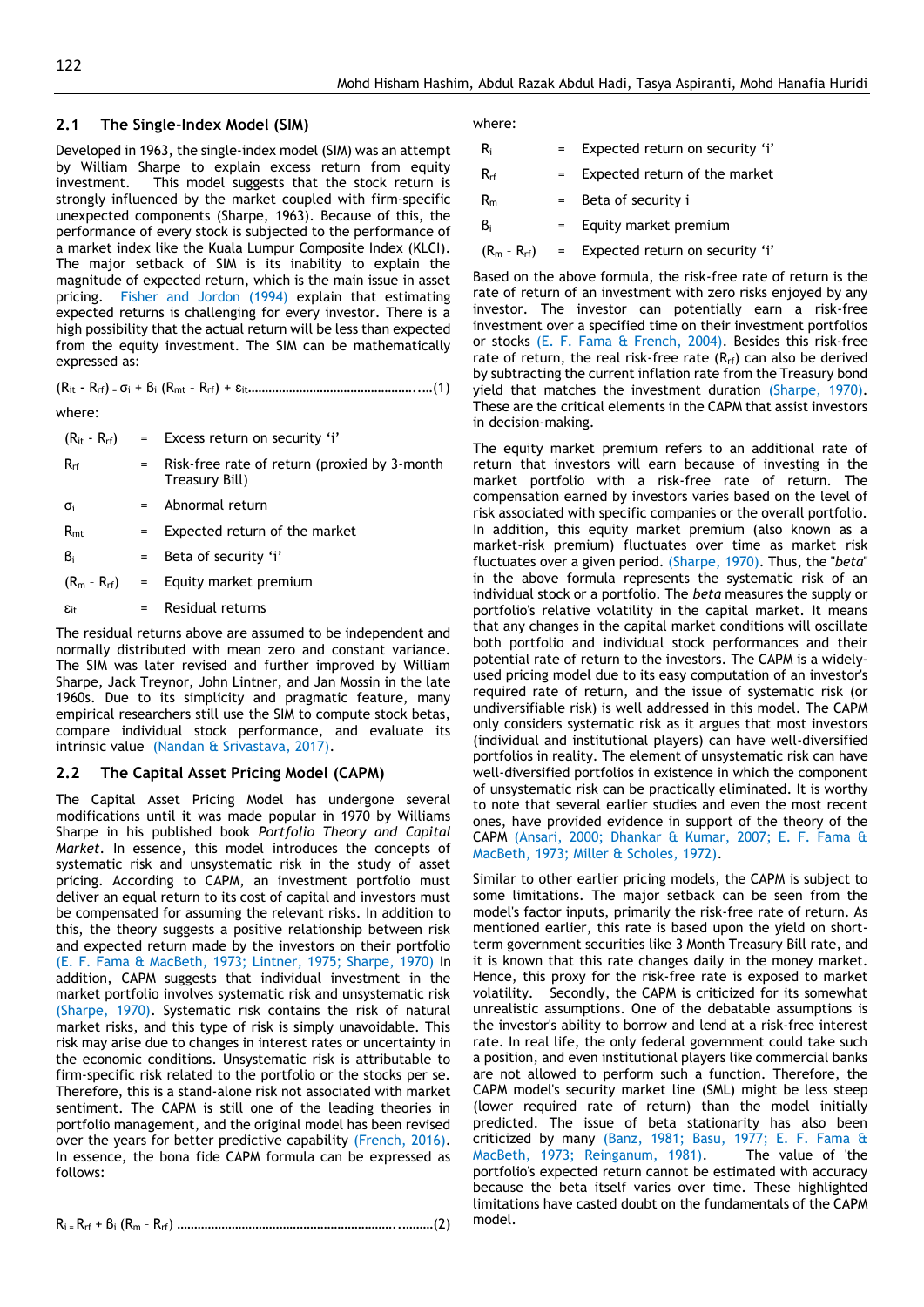#### **2.3 Modern Portfolio Theory (MPT)**

It is interesting how Markowitz (1952) explains the risk-return trade-off from his modern portfolio theory. The theory investigates the risk-averse attitude of investors whose objective is to maximize their expected return from portfolio investment with a given level of market risk. This theory discusses 'the portfolio's risk and return and looks into the investment diversification effect that influences the overall portfolio's performance. Moreover, this theory indicates that an investor can form a well-diversified portfolio with different asset classes by maximizing potential returns at a given level of market risk (Markowitz, 1952) Alternatively, an investor can also construct a portfolio of stocks at the lowest possible level of risk with the given expected return rate by considering some statistical measures that eventually lead to an efficient portfolio (Ross, 2013).

Conventionally, most investors are risk-averse as they prefer investing in a less risky market than the riskier one. It means that risk-averse investors look for opportunities to invest in different asset classes or markets to maximize their return on investment from individual stocks or portfolios. Thus, MPT theory enlightens the investors to diversity their investment in various markets such as government treasury bonds, blue-chip stocks, and even money market financial instruments (Elton, Gruber, Brown, & Goetzmann, 2009; Sears, 1993). The MPT also asserts that the government bond negatively correlates with stocks and holds a significantly lower variance. An efficient portfolio is specially designed to help investors enjoy handsome returns with a given level of risk (E. F. Fama, 1970).

In summary, the CAPM and MPT theories apply to the explanation of the distribution of income return or dividends from both ASB and TH investments. Unquestionably, the two funds have provided outstanding returns over the past two decades, as seen by their track records. Based on CAPM and MPT, it is evident that the portfolio's total success will depend on the fund management's capacity to comprehend and implement effective techniques in developing efficient portfolios that offer desirable results ' (Berk & van Binsbergen, 2017).

#### **3. Data & Methodology**

The study employs time-series econometrics to model the secondary annual data from 1994 to 2020. The dividends declared by ASB and TH can be seen in their separate yearly reports. Only nominal dividends announced by ASB and TH are evaluated in this study, and their bonus dividends are entirely ignored. To determine TH's small annual premium, we add its announced dividend to the 2.5 percent zakat payment. The sample period of 27 years is excellent since it encompasses nearly six economic cycles and two significant economic crises, notably the Asian Debt Crisis of 1997-1998 and the US Subprime Mortgage Crisis of 2007-2010. The ordinary least square (OLS) regression and Engle-Granger two-steps cointegration approach (EG) are used to determine the risk-return profile of TH and ASB and the hypothesized link between their dividend distributions. In modeling non-stationary time series data, the OLS long-run regression serves as the baseline estimation, whereas the EG is our preferred method. Using a series of early EG tests, we can later demonstrate that the linear combination of these two non-stationary variables may be stationary. The cointegration test, also known as an error-correction model, relies on the assumption of stationarity, which is the basic premise (ECM).'

#### **3.1 Independent and Dependent Variables**

The TH's dividend is designated as the predictor or independent variable that explains changes in the response. From the historical perspective, the TH fund was set up much earlier than

ASB, as TH started its unit trust operations in 1963. TH has been the benchmark for ASB in gauging its performance. In this study, the ASB's dividend is our response variable or the variable of interest, and it is imperative to look at its profit distribution in the past 27 years. As part of the model specification process, 'the TH's dividend change is the control variable that directly influences ASB's dividend pay-out. At this point, causality is established to validate the direction of causation. Concerning the CAPM, the model specifies the independent and dependent variables whereby the market return is the critical determinant of the portfolio's expected return (E. F. a. F. Fama, K. R, 1992; French, 2016).

#### **3.2 Estimation Methods**

Based upon the bona fide capital asset pricing model (CAPM) by Sharpe (1964), Lintner (1965), and Mossin (1966), this study uses the Ordinary Least Squares (OLS) linear regression function to estimate the value of portfolio beta. Subsequently, the Engle-Granger Cointegration test (henceforth, EG) is deployed further to investigate the dividend distribution of TH and ASB. EG methodology is warranted because the observed variables in this study might have a stochastic trend in time series. This attempts to measure the equilibrium and dynamic relationships between risk and potential return on both funds. ''Our model specification is based on a linear model whereby we hypothesize that TH's dividend payment directly influences ASB's dividend distribution in the short and long run. Empirically, our bi-variate ECM is formulated as follows:

$$
ASB_t = \alpha + B_1 TH_t + \varepsilon_t \quad (t=1,2,...N=T) \quad ....... \quad ....... \quad ....... \quad (3)
$$

where:

- α = Intercept of the regression model
- $B_1$  = ASB's declared dividend at the time t
- $ASB_t$  = TH's declared dividend at the time t
- $TH<sub>t</sub>$  = Error term (assumed to be normally distributed)
- $\epsilon_t$  = Intercept of the regression model

To enhance the methodological robustness, we consider standard deviation (σ) to measure the total variability of an investment that includes both stand-alone assets and portfolios. Unlike CAPM, which focuses only on systematic risk, total risk comprises firm-specific risks and systematic risk. From a practical viewpoint, total variability seems to be the main determinant of the market anomalies, which is highly consistent over time and across financial markets (Blitz, Van Vliet, & Baltussen, 2019). The coefficient of variation (CV) analysis is also incorporated in this study since CV can uncover some new insights (Krishnamoorthy & Lee, 2014; Reed, 2020). The CV is a valuable statistic that helps investors determine how much risk is assumed in one particular investment. In finance, the lower the CV, the better the risk-return trade-off for the investors. Mathematically, the CV is expressed as follows:

CV = 
$$
\frac{\sigma}{\mu}
$$
 **........**

where:

 $\sigma$  = population standard deviation

 $\mu$  = population mean

The CV is a perfect measurement when the objective is to measure the degree of dispersion of a variable in a way that does not rely on the variable's measurement unit. By this virtue, the CV is practically unitless, allowing those CVs to be compared.

#### **4. Empirical Results**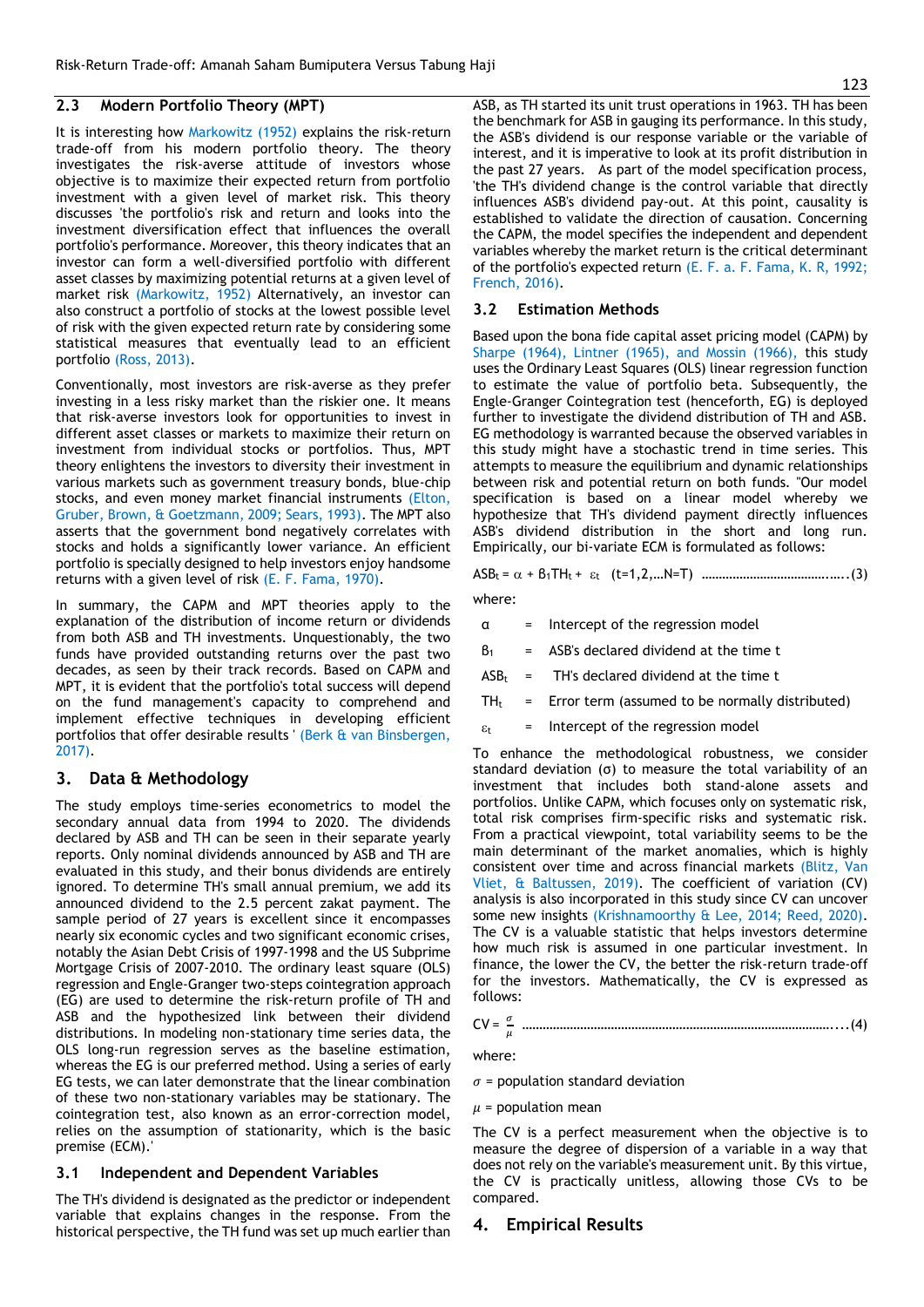We regress ASB's dividends on the TH's dividends over the 27 year observation period from 1994 through 2020. This section explains the empirical findings from OLS regression analysis and the EG cointegration test. In this part, descriptive statistics on dividend distributions and diagnostic test findings are also presented and explained.

#### **4.1 Descriptive Statistics and Pearson Correlation Analysis**

Figure 1 below shows the investment performance of ASB and TH over 27 years. Their dividend yields have been somewhat affected by two major economic crises – the Asian Debt Crisis of 1997 and the US Subprime Crisis of 2007. The former led to the International Monetary Fund (IMF) intervention to rejuvenate the regional economy. The economic activities in Asia started picking up after the affected countries subscribed to the IMF's prescriptions. As for the global financial crisis initially triggered by the sub-prime crisis in the United States, signs of solid economic recovery were only observed between 2012 and 2016 after a series of central bank interventions into the banking systems in the US and Europe. Looking at the line chart closely, we can see how volatile and vulnerable the dividend yields from both funds have been over the observed period. Any demand or supply disruption in the commodity markets and even weak sentiment in the financial markets would most definitely affect the performance of these two funds.





Table 3 and Table 4 below show an analysis of portfolio beta and risk-return trade-off between the two competing funds and the stock market performance over the study period. The Kuala Lumpur Composite Index (KLCI) is used as a proxy for market return, and we can see high variability in this market index. The descriptive statistics of these three portfolios in Table 4 show a clear trade-off between risk and return. The TH portfolio offers the highest return but at the expense of a higher total risk level (as measured by standard deviation). Unlike ASB and TH dividends, the market return has been incredibly volatile and remains unpredictable, with its mean return settling at the lowest level of 3.38%, accompanied by a high value of the standard deviation of 21.48%. During the 27, the market portfolio registered its best annual performance of 45.17%, much higher than ASB and TH dividends.

According to the estimates of the CAPM for the portfolio's static beta in Table 3, both funds have negative betas. Intriguingly, the negative beta indicates an inverse association with the stock market. This may reveal the presence of the diversification effect in ASB and TH, as both are anticipated to do better when the market falls. According to Sharpe (1964) and Lintner, the substantial standard deviation of the annual returns of the market portfolio (see KLCI return) supports its market risk Mossin (1966). In addition, the significant max-min spread in the market portfolio supports this conclusion. With a beta of -0.0081, there is essentially no correlation between the ASB and market portfolios. In the case of TH, its beta value is - 0.0117, which implies that TH and the market portfolio are theoretically moving in opposite. TH's portfolio would likely increase by 0.117% if the stock market fell by 10%. ''

Based upon Markowitz's modern portfolio theory, risk-averse investors could enjoy their best return on investment by choosing an optimal mix of their risk-return tolerance. CV use is the best in assisting investors in their decision-making, and a lower CV value is preferred. As shown in Table 4, it is obvious that ASB has the lowest CV value among these three investment alternatives. To earn a 1 percent return hypothetically, ASB's investors must be willing to take up 0.1942 units of risk. Comparatively, TH bears a slightly higher CV at 0.2729 units of risk. On the other hand, the market portfolio is the riskiest among them. The findings from the CV analysis are consistent with the results from the analysis of total risk as proxied by the standard deviation

Table 3. CAPM - Beta of Portfolio

| Portfolio | Beta      |
|-----------|-----------|
| ASB       | $-0.0081$ |
| гн        | $-0.0117$ |
| Market    | .00.<br>1 |

Table 4. MPT – Descriptive Statistics and CV

| Variable                  | Mean  | Std. Deviation | Max    | Min             | CV     |
|---------------------------|-------|----------------|--------|-----------------|--------|
| ASB Dividend<br>(%)       | 7.62% | 1.48%          | 10.25% | 3.50%           | 0.1942 |
| TH Dividend<br>(%)        | 8.06% | 2.20%          | 12.00% | 3.75%           | 0.2729 |
| <b>KLCI Return</b><br>(%) | 3.38% | 21.48%         |        | 45.17% - 51.98% | 6.3550 |

From the CAPM's perspective, we can see that the TH portfolio has a better diversification effect than ASB. The TH portfolio appears more volatile than the ASB on a total risk basis. Optimal portfolio selection and efficient risk management are critical as Bursa Malaysia remains a very volatile marketplace, as indicated by its absolute risk and max-min spread. The efficient market hypothesis theory is tested again because some funds (usually the hedge funds) can consistently outperform the stock markets (Jegadeesh, 1993).

From Figure 2, we can see that the distribution of ASB dividends is left-skewed, and the low p-value from Kolmogorov Smirnov's test (1.40%) confirms this non-normality. On the contrary, we observe the normal distribution of TH dividends, as shown in Figure 3, due to its high p-value of 8.80% (exceeding the 5% significance level). For continuous data, it is essential to ensure that your data follow a normal distribution, as any deviation from normality could cause your statistical tests to be invalid and inaccurate.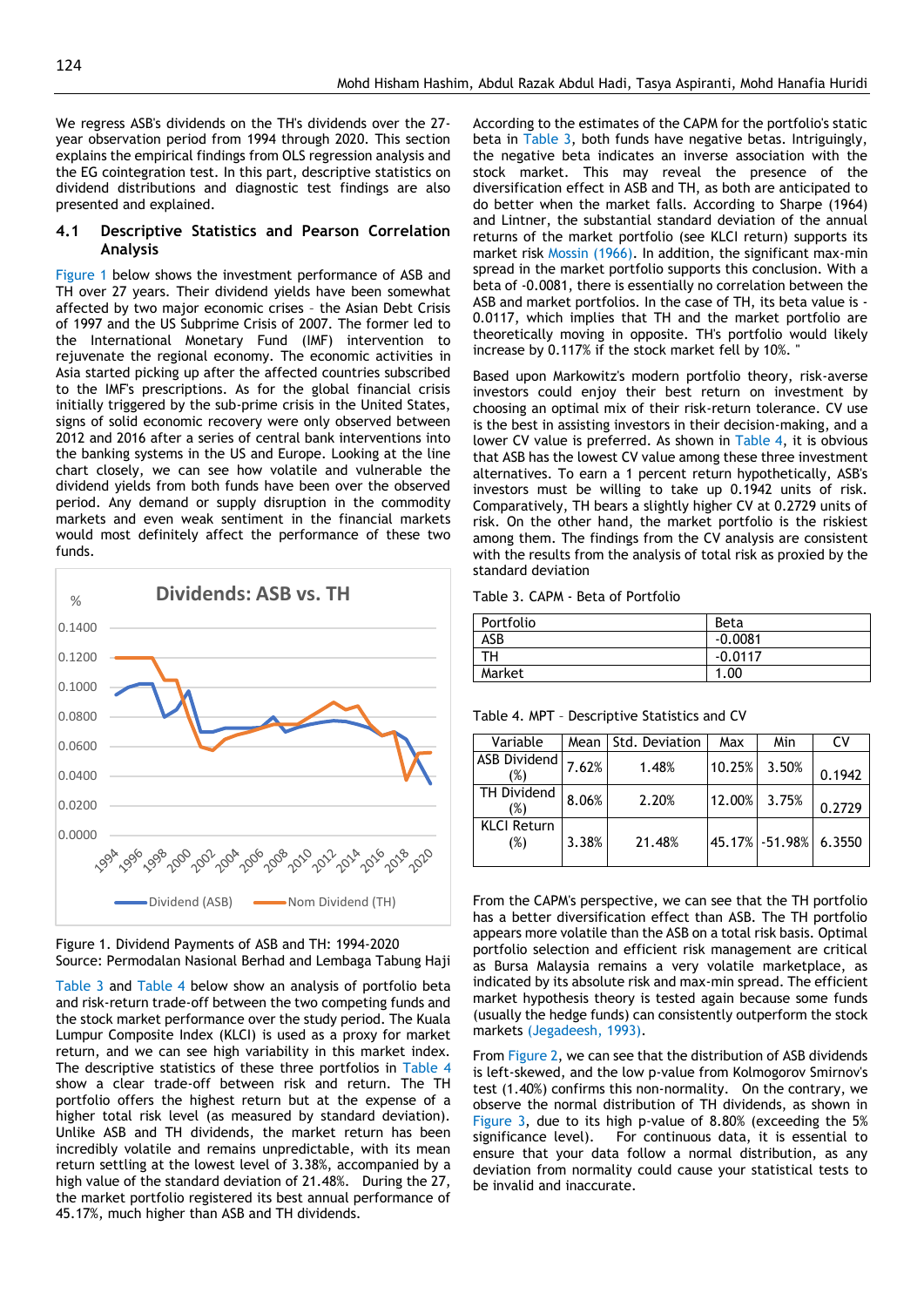

Figure 2. Distribution of ASB Dividends from 1994 through 2020



Figure 3. Distribution of TH Nominal Dividends from 1994 through 2020

From Table 5 below, it is evident that there is a positive correlation between their dividends, and this coefficient is statistically significant. This is in line with our earlier expectation that the two funds are somewhat related. Given the high value of the correlation coefficient of 0.8127, the magnitude of this positive association is seen as very strong and credible for ASB and TH.

Table 5. Pearson Correlation Coefficients (N=27)

Ho:  $Rho = 0$  (p-value)

| <b>Nariable</b>     | <b>ASB Dividend</b> |
|---------------------|---------------------|
| <b>ASB Dividend</b> | 1.00                |
| lТH                 | 0.8127              |
| <b>Dividend</b>     | (< 0.0001)          |

#### **4.2 OLS Regression Analysis**

Our baseline study is based on this long-run regression, and Table 6 reveals a substantial positive correlation between ASB and TH dividends. This first finding is consistent with our hypothesis that the TH fund may be able to influence the

dividend distribution of ASB. In addition, the coefficient of determination or R-squared of the model is reasonably high (0.6469), indicating that this estimated model is well-fitting.

| Table 6. Parameter Estimates of Long-run Regression |  |
|-----------------------------------------------------|--|
| Dependent Variable: ASB Dividend                    |  |

|    |                                           |                                                       | Pr > f                              |
|----|-------------------------------------------|-------------------------------------------------------|-------------------------------------|
| DF |                                           |                                                       |                                     |
|    |                                           |                                                       | < 0.0001                            |
|    |                                           |                                                       | < 0.0001                            |
|    |                                           |                                                       |                                     |
|    | Parameter<br>Estimate<br>0.0322<br>0.5454 | Error<br>0.0065<br>0.0782<br>0.661 Adj R-Square 0.647 | Standard t value<br>4.93<br>$6.97*$ |

\*Significant at 1% level

#### **4.3 Engle-Granger Cointegration Test**

The long-run regression results only provide us with the baseline assessment. This time series analysis is further augmented via the EG test deployment that could potentially capture our model's short-term and long-term relationships. The procedures in the EG test are strictly followed, and all the basic requirements for this test must be fulfilled before we present the final findings. First, all data series must go through the unit root test via the Augmented Dickey-Fuller procedure, and the test results show they are integrated at first difference or I(1). A similar difficulty is also applied to the long-run residuals, and the results show they have no unit root. Next, a cointegrating regression is executed, and this error-correction model is found efficient at lag 1. The empirical estimates of the model as presented in Table 7 below.

Table 7. Parameter Estimates of ECM(1) Dependent Variable: ASB Dividend

|                 |    | Parameter                 | Standard t value |         | Pr > t    |
|-----------------|----|---------------------------|------------------|---------|-----------|
| <b>Variable</b> | DF | Estimate                  | Error            |         |           |
| Intercept       |    | -0.0015                   | 0.0017           | $-0.87$ | 0.3958    |
| <b>IdASB</b>    |    | 0.1421                    | 0.2708           | 0.53    | 0.6047    |
|                 |    | $-0.8269$                 | 0.4138           | 2.00    | $0.0588*$ |
| <b>IdTH</b>     |    | -0.0737                   | 0.2370           | $-0.31$ | 0.7588    |
| R-Squared       |    | 0.271 Adj R-Square 0.1672 |                  |         |           |

\*Significant at 5%

Remember that our hypothesis expects a positive correlation between the dividends of ASB and TH. Since the p-value of the error-correction term at lag 1 (denoted by Lr) is less than the threshold of 5%, the EG cointegration results indicate a substantial long-term link between these two variables. Notably, the individual p-value for the significance test on this error-correction term is divided by two because ECM is based on the assumption of one-tail residuals distribution. Almost 83 percent of the model's adjustments towards equilibrium occur rapidly. However, the evidence does not indicate the existence of a short-term relationship between our two investigated variables.

Table 8. Test of First and Second Moment Specification (White test)

| Chi-Square | Prob > ChiSa |
|------------|--------------|
| 16.40      | 0.059        |

Concerning the diagnostic tests of our estimated model, the high p-values in Table 8 (White test) and Table 9 (Autocorrelation test) strongly support our null hypothesis of homoscedasticity and absence of serial correlations between the residuals, respectively. All in all, the estimated model from this empirical study is virtually free from any diagnostic shortcomings. For this reason, the statistical properties of the model are valid and reliable.

Table 9. Autocorrelation Test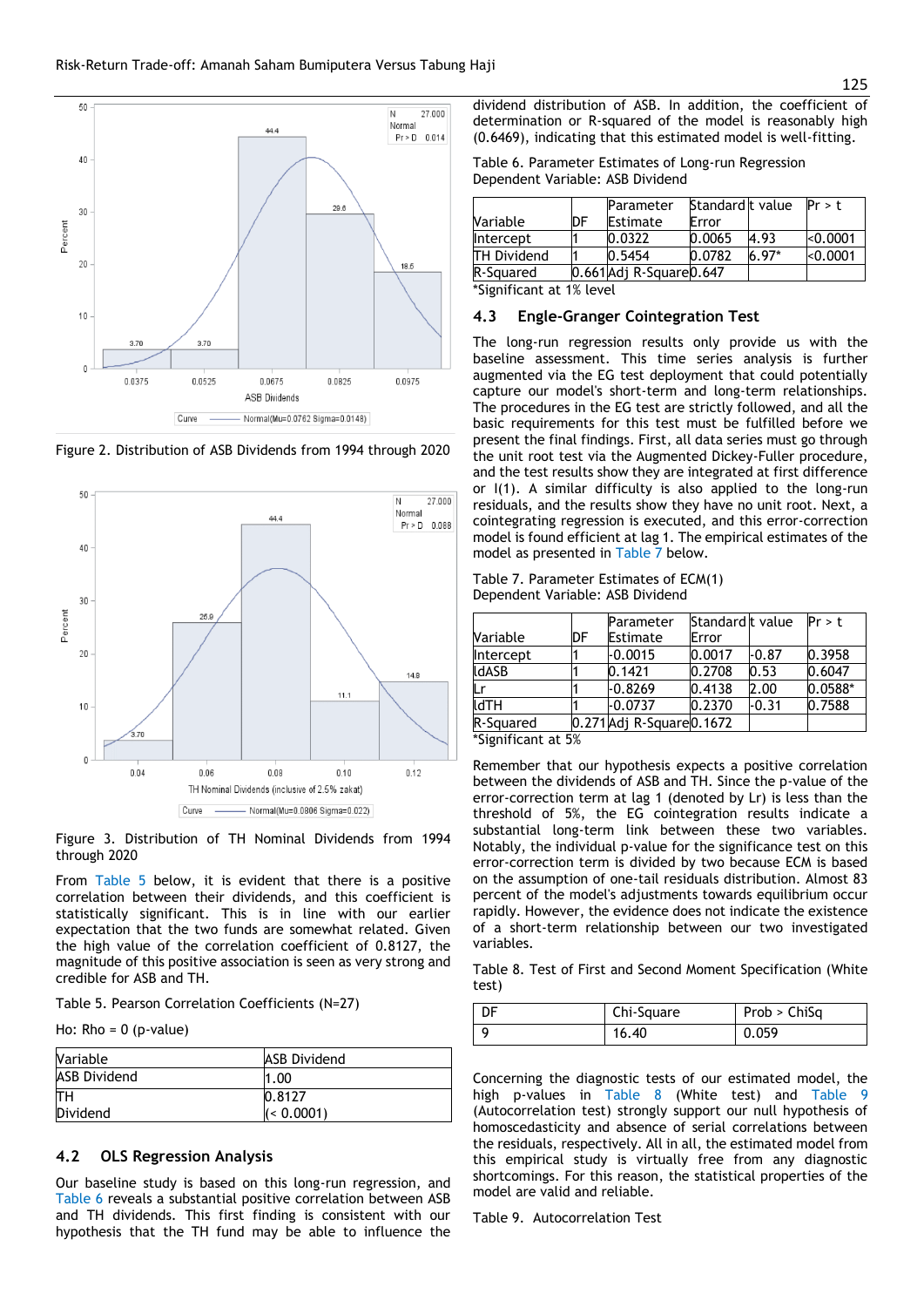| Durbin-Watson D                       | 1.645  |
|---------------------------------------|--------|
| Pr < DW                               | 0.1666 |
| Pr > DW                               | 0.8334 |
| No. Observations                      | 25     |
| 1 <sup>st</sup> Order Autocorrelation | 0.024  |

We use the cumulative sum of residual tests to validate our model's parameter stability, commonly known as the CUSUM test. As shown in Figure 4 below, we can confirm stability in both short-run and long-run parameters as the distribution of short-run residuals (red dots) from our estimated model fall within the lower and upper limits. Based on those diagnostic tests carried out, our model is deemed efficient and credible. There seems to be a significant long-term relationship between ASB's dividends and TH's historical dividends from bi-variate ECM.



Figure 4. Full Sample Period: 1994-2020

#### **5. Conclusion and Limitations**

Our primary purpose is to examine the risk-return trade-off and the income return (proxied by declared dividends) on ASB and TH investments from 1994 to 2020. Specifically, we are interested in any possible correlations between the performance of these two investment companies. Within the framework of the Capital Asset Pricing Model and the Modern Portfolio Theory, we employ long-run OLS regression and the Engle-Granger cointegration (1987) test as estimation tools, and the empirical findings support the existence of a unidirectional equilibrium relationship between the income returns of both funds running from TH to ASB. Nevertheless, there is no dynamic interaction between them. The study finds a statistically significant positive association between TH's dividends and ASB's dividends throughout the sample period. This evidence strongly shows that the two funds are not only vying to attract new deposits but that their dividend pay-outs are also technically interconnected. From the standpoint of CAPM, both funds have extremely low negative betas, indicating a relatively weak inverse association with the total stock market performance. Despite its drawbacks, the Capital Asset Pricing Model (CAPM) is very effective in financial management. Based on the examination of the coefficient of variation, ASB appears to be the best portfolio with the provided rate of return. Therefore, it is evident that ASB and TH are trustworthy, well-diversified unit trusts with potential profits. Thus, the top management of these two funds must improve their operational and allocative efficiencies to reward unitholders with steadily rising dividends over the long term.

This study has some limitations that need to be noted. It is a well-known fact that the CAPM is frequently attacked for its unrealistic assumptions, and the model also has a methodological flaw in which the beta cannot explain changes in stock returns, as demonstrated by several empirical investigations over the years. It is overly simplistic to rely solely on market risk to explain stock returns; other significant elements need greater attention and have more reasonable explanatory power. Future researchers may explore the Fama-French 3-Factor Model (E. F. Fama, 1970) as an alternate model for evaluating the expected return of individual stocks and portfolios. This three-factor model is now widely recognized by professional investors due to its more realistic assumptions and its ability to explain variances in stock returns in a unique way. This study has discussed the topic of risk assessment on stock returns in an orderly fashion, but the distinctions between systematic risk and total risk must be clarified in light of their respective merits. Future researchers are strongly encouraged to replace this bivariate ECM with a more robust model within econometric time series to boost the proposed model's prediction potential. The Johansen-Juselius cointegration test is the optimal method for analyzing the multivariate aspects of the stock return.

#### **References**

- Ansari, V. A. (2000). Capital Asset Pricing Model: Should We Stop Using It? *Vikalpa, 25*(1), 55-64. doi[:https://doi.org/10.1177%2F0256090920000114](https://doi.org/10.1177%2F0256090920000114)
- ASB. (2020). Annual report. *ASNB*. Retrieved from <https://www.asnb.com.my/pdf/produk/ANNUAL> REPORT/2021/Mar/ASB.pdf
- Bakar, R. A., Nawāwī, A., & Salin, A. S. A. P. (2015). Determinants of lower bumiputera participation in the variable-price unit trust investments. *International Academic Research Journal of Social Science, 1*(1), 58-66. Retrieved **from** [https://d1wqtxts1xzle7.cloudfront.net/39888053/IARJ-](https://d1wqtxts1xzle7.cloudfront.net/39888053/IARJ-SS-20151)[SS-20151](https://d1wqtxts1xzle7.cloudfront.net/39888053/IARJ-SS-20151)
- Banz, R. W. (1981). The relationship between return and market value of common stocks. *Journal of Financial Economics, 9*(1), 3-18. doi[:https://doi.org/10.1016/0304-](https://doi.org/10.1016/0304-405X(81)90018-0) [405X\(81\)90018-0](https://doi.org/10.1016/0304-405X(81)90018-0)
- Basu, S. (1977). Investment performance of common stocks in relation to their P/E ratios: A test on EMH. *The Journal of Finance, 32*(3), 663-682. doi[:https://doi.org/10.1111/j.1540-6261.1977.tb01979.x](https://doi.org/10.1111/j.1540-6261.1977.tb01979.x)
- Berhad, T. P. (2019). TH Plantations Berhad: Annual Report 2019.
- Berk, J. B., & van Binsbergen, J. H. (2017). How Do Investors Compute the Discount Rate? They Use the CAPM (Corrected June 2017). *Financial Analysts Journal, 73*(2), 25-32. doi[:https://doi.org/10.2469/faj.v73.n2.6](https://doi.org/10.2469/faj.v73.n2.6)
- Blitz, D., Van Vliet, P., & Baltussen, G. (2019). The volatility effect revisited. *The Journal of Portfolio Management, 46*(2), 45-63. Retrieved from [https://jpm.pm](https://jpm.pm-research.com/content/46/2/45/tab-pdf-trialist)[research.com/content/46/2/45/tab-pdf-trialist](https://jpm.pm-research.com/content/46/2/45/tab-pdf-trialist)
- BPKH. (2020). Annual report. *BPKH*. Retrieved from [https://bpkh.go.id/cdn/uploads/2021/10/Highres-AR-](https://bpkh.go.id/cdn/uploads/2021/10/Highres-AR-BPKH/pdf)[BPKH/pdf](https://bpkh.go.id/cdn/uploads/2021/10/Highres-AR-BPKH/pdf)
- Dhankar, R. S., & Kumar, R. (2007). Portfolio performance in relation to price earnings ratio: A test of efficiency under different economic conditions. *The Journal of Applied Finance, 13*(1), 37-45.
- Elton, E. J., Gruber, M. J., Brown, S. J., & Goetzmann, W. N. (2009). *Modern portfolio theory and investment analysis*: John Wiley & Sons.